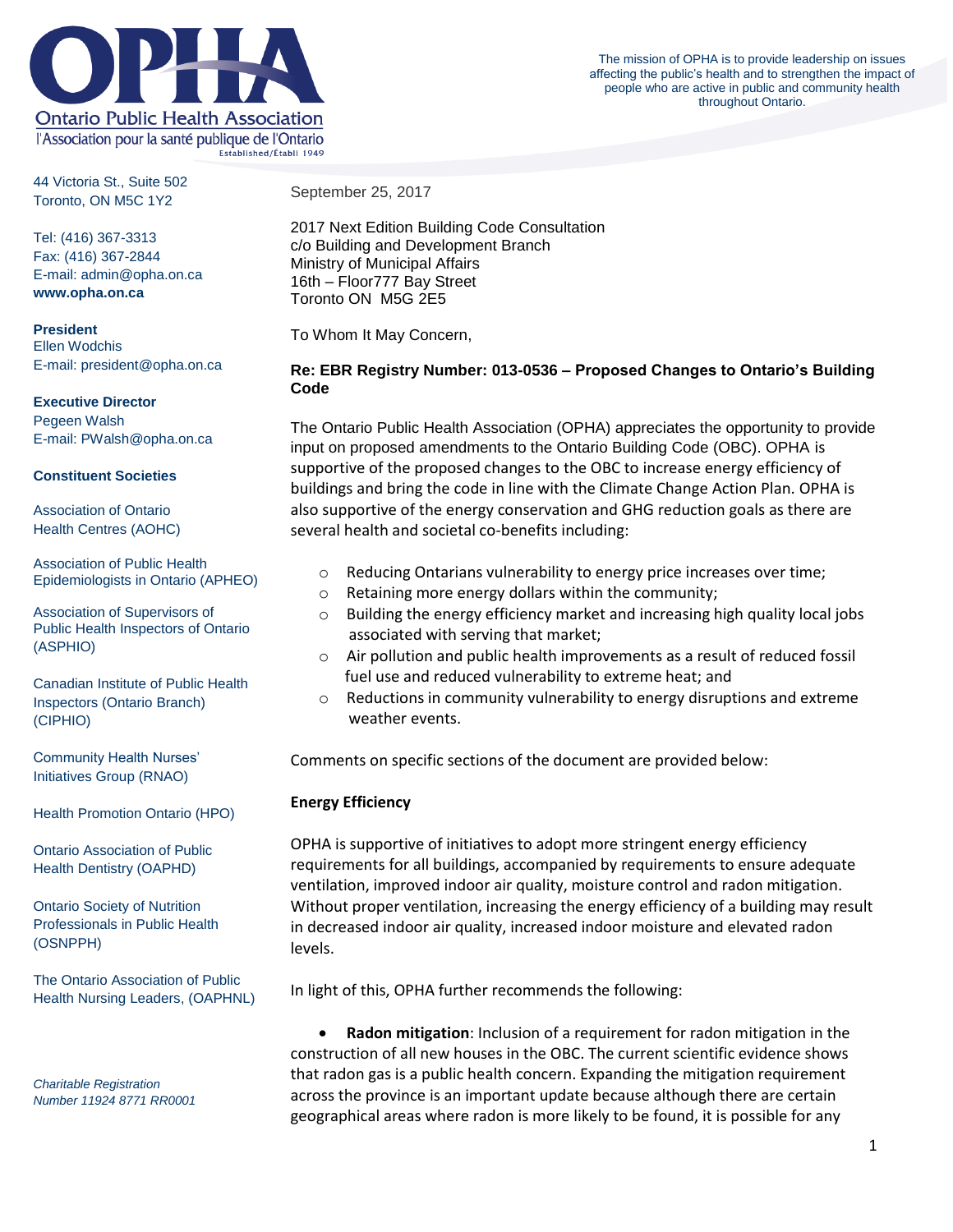home in Ontario to contain a build-up of radon. Regardless of a home's location radon can only be detecting by testing, as radon is a colourless, odourless gas. It is recommended that the following revisions be made in regards to radon:

- $\circ$  More measures need to be taken in addressing potential radon exposure, including making mitigation measures easier for home owners. OBC provisions should include all of the radon protective provisions outlined in Parts 5, 6, and 9 and their corresponding appendices of the National Building Code, 2010 (Reference: Source: pages 29-32 of the CELA report [http://www.cela.ca/sites/cela.ca/files/Radon-Report-with-Appendices\\_0.pdf\)](http://www.cela.ca/sites/cela.ca/files/Radon-Report-with-Appendices_0.pdf)
- o Best Practice Reference: City of Guelph Radon Gas Mitigation Program as a best practice for the OBC provision [http://guelph.ca/city-hall/building-permits-inspections/residential](http://guelph.ca/city-hall/building-permits-inspections/residential-building-permits/radon/)[building-permits/radon/\)](http://guelph.ca/city-hall/building-permits-inspections/residential-building-permits/radon/). In addition to including the federal Radon Guideline reference level (currently set at 200 Bq/m<sup>3</sup>) for all new construction and major renovations, these amendments should also require mitigation if the reference level is exceeded, and requirements that engineers and designers consider radon protection in their designs.
- $\circ$  Rather than requiring a rough-in for a radon mitigation system at construction, it would be more effective to complete the piping to the exterior for passive venting.
- **Indoor air quality**: Inclusion of additional measures in the OBC that will help improve indoor air quality in buildings and reduce exposure to air contaminants and other issues. Some of the proposed changes such as ensuring mechanical ventilation in dwelling units, using provincial standards and relevant best practices are important to help ensure better air quality for buildings in Ontario. We recommend that the OBC consider standards and best practices, including:
	- o ANSI/ASHRAE 62.1, "Ventilation for Acceptable Indoor Air Quality"
	- o *ASHRAE Indoor Air Quality Guide: Best Practices for Design, Construction and Commissioning*
	- o The Well Building Standard (WELL) [https://www.wellcertified.com/well.](https://www.wellcertified.com/well) This standard provides guidance which takes a holistic approach public health and safety from 7 dimensions. This can be considered as a resource to inform the building code or a reference tool for proponents to consider best practices.
- **Carbon monoxide alarms**: Inclusion of measures requiring installation of carbon monoxide alarms in additional locations in buildings where combustion sources may be present or introduced. An important consideration is for buildings to have appropriate safeguards during power outages. During the most recent ice storm resulting in a power outages, there were numerous cases of dwellings and home owners not safely using gas generators and appliances indoors resulting in carbon monoxide poisoning.

# **Section 1. IV Electric Vehicle Charging**

The Ministry should consider requiring EV charger installation for all new commercial, industrial, residential homes and multi-unit residential buildings to help meet Ontario's GHG emission targets. [https://plugndrive.ca/sites/default/files/Electric%20Vehicle%20-](https://plugndrive.ca/sites/default/files/Electric%20Vehicle%20-%20Reducing%20Ontario) [%20Reducing%20Ontario's%20Greenhouse%20Gas%20Emissions%20-](https://plugndrive.ca/sites/default/files/Electric%20Vehicle%20-%20Reducing%20Ontario) [%20A%20Plug'n%20Drive%20Research%20Report.pdf](https://plugndrive.ca/sites/default/files/Electric%20Vehicle%20-%20Reducing%20Ontario)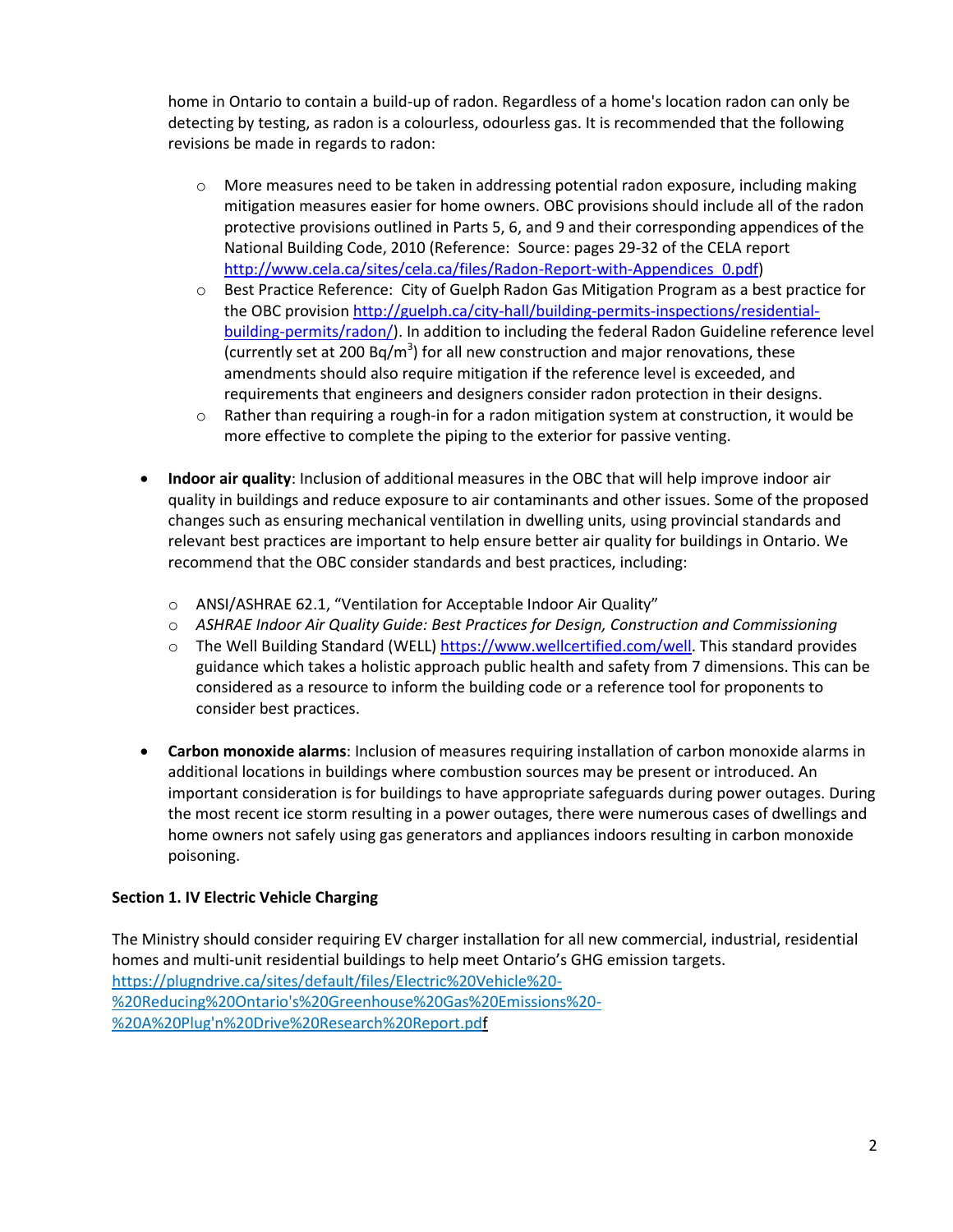# **Section 1.V. Other Green Technologies - Green Building Standards and Green Roofs**

The Ministry should consider endorsing some of the international Green Building Standards for certain new buildings, such as:

International Living Future Institute

- Living Building Challenge [https://living-future.org/lbc/;](https://living-future.org/lbc/)
- Living product Challenge Certificatio[n https://living-future.org/lpc/certification/;](https://living-future.org/lpc/certification/)
- Zero- Energy certificatio[n https://living-future.org/net-zero/certification/](https://living-future.org/net-zero/certification/)

Canada Green Building Council

- Zero Carbon Building Initiative<http://www.cagbc.org/>
- LEE[D http://www.cagbc.org/CAGBC/LEED/CAGBC/Programs/LEED/\\_LEED.aspx?hkey=54c44792-442b-](http://www.cagbc.org/CAGBC/LEED/CAGBC/Programs/LEED/_LEED.aspx?hkey=54c44792-442b-450a-a286-4aa710bf5c64)[450a-a286-4aa710bf5c64](http://www.cagbc.org/CAGBC/LEED/CAGBC/Programs/LEED/_LEED.aspx?hkey=54c44792-442b-450a-a286-4aa710bf5c64)

## **Section 1.V. Other Green Technologies – Grey-water Reuse**

OPHA supports the Ministry's proposal to facilitate the installation of grey-water reuse systems. Grey-water reuse can be an effective means of providing alternation water sources to help alleviate water supply shortages in regards to climate change issues. If reused properly, grey-water reuse could significantly offset domestic and commercial water consumption, and reduce the amounts of effluent discharged from wastewater treatment plants. The following points should be considered to ensure the protection of public health:

- The reuse of grey-water is not intended for potable drinking; and,
- Grey-water can contain at least 100,000 potentially pathogenic organisms per mL of water<sup>1</sup>. The greatest public health concern associated with the reuse of greywater is from exposure to microbiological hazards due to the presence of pathogens such as *Escherichia coli*, *Pseudomonas, Campylobacter*.

Grey-water is a potential alternative to municipal water for *certain permitted uses*; however, it is important to ensure that there is no chance of cross-connections between potable water and grey-water systems. Amendments to the OBC must ensure that plumbing controls are in place to guarantee the safe reuse of greywater, including proper back flow prevention units and quality plumbing inspections. Grey-water can be classified as sewage under the OBC and Ontario *Environmental Protection Act* Sewage Disposal System Regulations, these conflicts would need to be addressed by amendments to the OBC.

## **Section 2. Supporting Adaptation to Climate Change**

 $\overline{a}$ 

OPHA supports the inclusion of measures to adapt to climate change. Ontario has experienced recent extreme weather events that have resulted in severe damage to homes and other buildings. OBC requirements should be based on forecasted future climatic conditions, rather than past or current climatic conditions. Standards for structural integrity should be based on future climatic conditions for all material and components used in the building envelope, roof, and other exterior elements. The Ministry should

<sup>&</sup>lt;sup>1</sup> Dixon A, Butler D, Fewkes A. Guidelines for Greywater Re-Use: Health Issues. J Chartered Institution of Water and Environmental **Management. 1999 Oct;13**